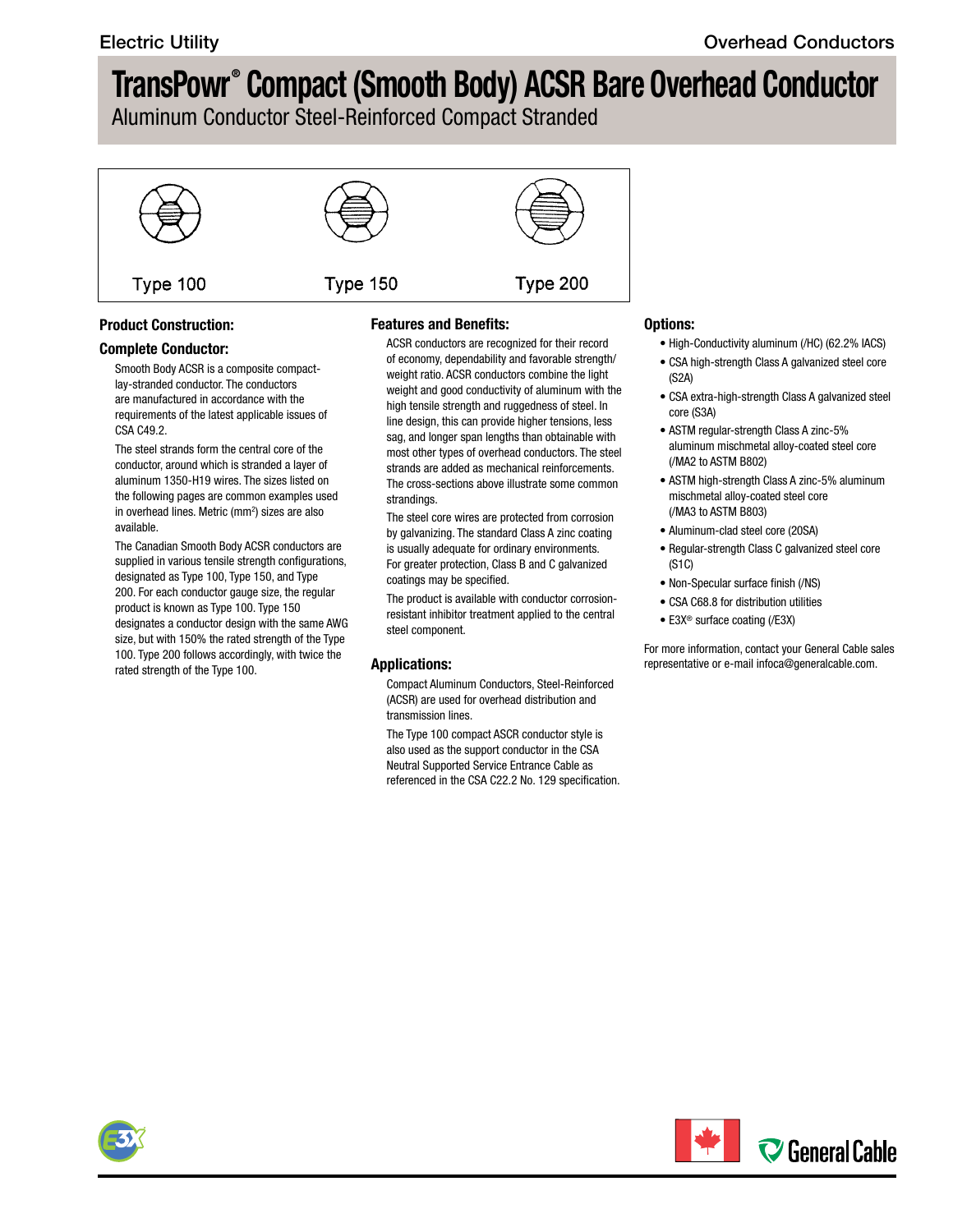# **TransPowr® Compact (Smooth Body) ACSR Bare Overhead Conductor**

Aluminum Conductor Steel-Reinforced Compact Stranded

| ACSR, ALUMINUM CONDUCTOR, STEEL REINFORCED, COMPACT-LAY-STRANDED (MECHANICAL PROPERTIES) |                        |     |                 |                                            |              |                                       |       |                   |                               |             |              |                       |                      |
|------------------------------------------------------------------------------------------|------------------------|-----|-----------------|--------------------------------------------|--------------|---------------------------------------|-------|-------------------|-------------------------------|-------------|--------------|-----------------------|----------------------|
|                                                                                          |                        |     |                 | CONDUCTOR SIZE   STRANDING NO. X DIA. (mm) |              | <b>CROSS-SECTION (mm<sup>2</sup>)</b> |       |                   | <b>NOMINAL MASS KG/KM (2)</b> |             |              | <b>RATED</b>          |                      |
| CODE WORD (1)                                                                            | <b>CSA DESIGNATION</b> | AWG | mm <sup>2</sup> |                                            | <b>STEEL</b> | <b>TOTAL</b>                          |       | $\vert$ 0.D. (mm) | <b>TOTAL</b>                  | AL.         | <b>STEEL</b> | <b>STRENGTH</b><br>kN | CONDUCTOR<br>TYPE(3) |
| Bass                                                                                     | 13-A1F/S1A-6/1-46      | #6  | 13.3            |                                            | 1x1.68       | 15.50                                 | 13.3  | 4.62              | 53.67                         | 36.43       | 17.25        | 5.19                  | 100                  |
| Mullet                                                                                   | 13-A1F/S1A-6/1-49      | #6  | 13.3            |                                            | 1x2.38       | 17.70                                 | 13.3  | 4.90              | 71.12 36.51                   |             | 34.61        | 7.67                  | 150                  |
| Herring                                                                                  | 13-A1F/S1A-6/1-53      |     | 13.3            |                                            | 1x3.00       | 20.40                                 | 13.3  | 5.28              | 91.56                         | 36.57       | 54.99        | 10.7                  | 200                  |
| Pike                                                                                     | 21-A1F/S1A-6/1-58      |     | 21.2            |                                            | 1x2.12       | 24.70                                 | 21.2  | 5.82              | 85.47                         | 58.01       | 27.46        | 8.15                  | 100                  |
| Pollock                                                                                  | 21-A1F/S1A-6/1-62      |     | 21.2            |                                            | 1x3.00       | 28.20                                 | 21.2  | 6.17              | 113.1                         | 58.14       | 54.99        | 12.1                  | 150                  |
| Flounder                                                                                 | 21-A1F/S1A-6/1-67      |     | 21.2            |                                            | 1x3.78       | 32.40                                 | 21.2  | 6.71              | 145.5                         | 58.23       | 87.31        | 16.4                  | 200                  |
| Carp                                                                                     | 34-A1F/S1A-6/1-74      |     | 33.6            |                                            | 1x2.67       | 39.20                                 | 33.6  | 7.37              |                               | 135.6 92.01 | 43.56        | 12.4                  | 100                  |
| Haddock                                                                                  | 34-A1F/S1A-6/1-78      |     | 33.6            |                                            | 1x3.78       | 44.80                                 | 33.6  | 7.82              | 179.5                         | 92.22       | 87.31        | 18.4                  | 150                  |
| Pickerel                                                                                 | 34-A1F/S1A-6/1-84      |     | 33.6            |                                            | 1x4.77       | 51.50                                 | 33.6  | 8.41              | 231.4                         | 92.37       | 139.0        | 25.7                  | 200                  |
| Shad                                                                                     | 42-A1F/S1A-6/1-83      |     | 42.4            |                                            | 1x3.00       | 49.50                                 | 42.4  | 8.28              | 171.1                         | 116.2       | 54.99        | 15.5                  | 100                  |
| Lamprey                                                                                  | 42-A1F/S1A-6/1-88      |     | 42.4            |                                            | 1x4.25       | 56.60                                 | 42.4  | 8.79              | 226.8                         | 116.4       | 110.4        | 23.0                  | 150                  |
| Sole                                                                                     | 54-A1F/S1A-6/1-93      | 1/0 | 53.5            |                                            | 1x3.37       | 62.40                                 | 53.5  | 9.27              | 216.0                         | 146.6       | 69.40        | 18.9                  | 100                  |
| Sculpin                                                                                  | 54-A1F/S1A-6/1-99      |     | 53.5            |                                            | 1x4.77       | 71.40                                 | 53.5  | 9.86              | 285.9                         | 146.9       | 139.0        | 28.8                  | 150                  |
| Hake                                                                                     | 67-A1F/S1A-6/1-104     | 2/0 | 67.4            |                                            | 1x3.78       | 78.60                                 | 67.4  | 10.4              | 271.7                         | 184.4       | 87.31        | 23.5                  | 100                  |
| Cusk                                                                                     | 85-A1F/S1A-6/1-117     | 3/0 | 85.0            |                                            | 1x4.25       | 99.30                                 | 85.0  | 11.7              | 343.5                         | 233.1       | 110.4        | 29.6                  | 100                  |
| Scup                                                                                     | 107-A1F/S1A-6/1-131    | 4/0 | 107.2           |                                            | 1x4.77       | 125.1                                 | 107.2 | 13.1              | 432.7                         | 293.7       | 139.0        | 37.3                  | 100                  |

(1) Code words shown denote ACSR with regular-strength Class A galvanized steel core (S1A). See the Options section to find the appropriate code word modifier designation for alternative design options.

(2) Due to rounding, total values may be slightly greater or slightly less than the sum of the component values.<br>(3) A Type 150 construction has 150% of the rated strength of a Type 100 construction, and a Type 900 constru